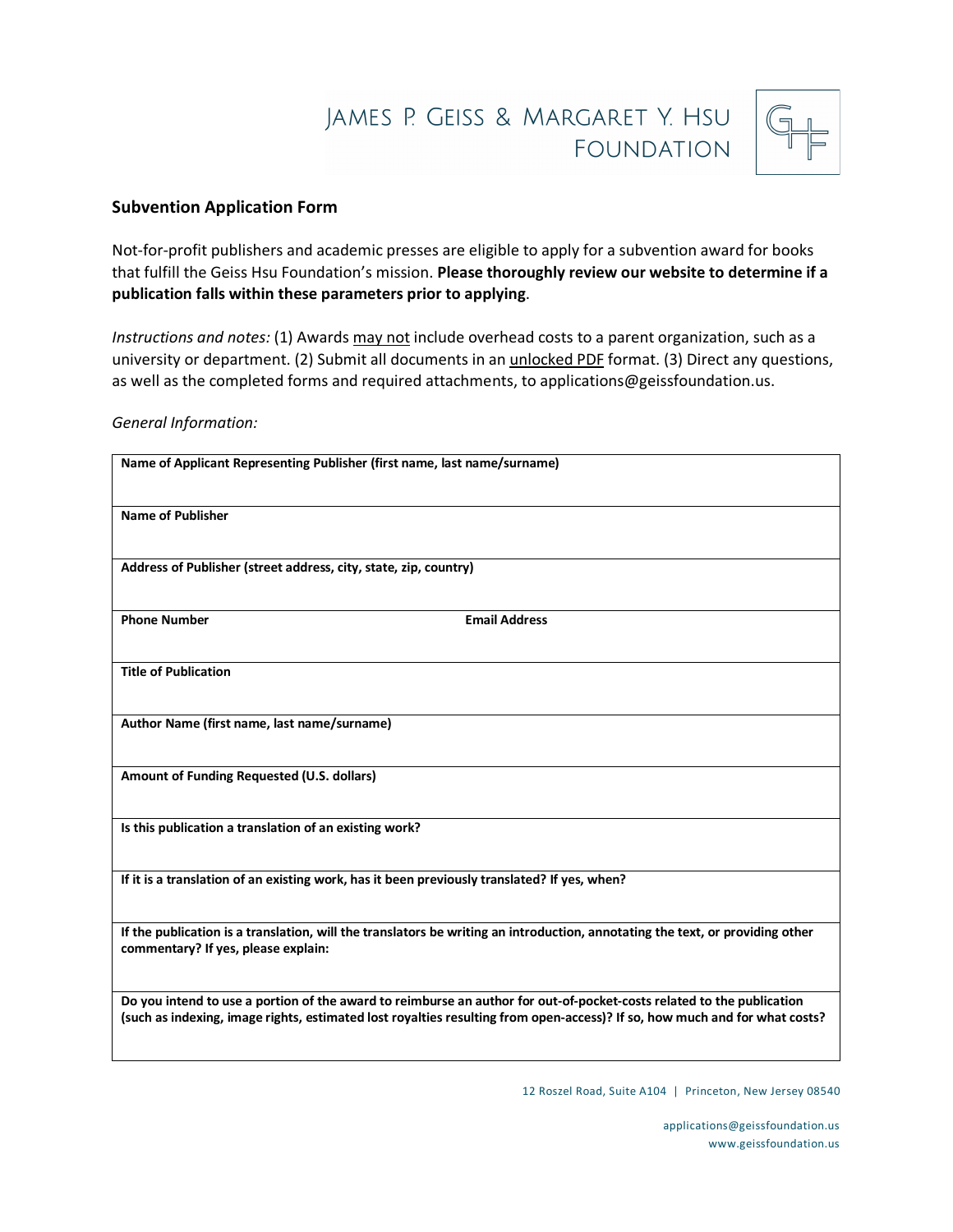# *Other Sources of Funding:*

| <b>Source of Funding</b> | <b>Amount Requested/Awarded</b> | For What Purpose | <b>Pending or Secured</b> |
|--------------------------|---------------------------------|------------------|---------------------------|
|                          |                                 |                  |                           |
|                          | ÷                               |                  |                           |
|                          | ÷                               |                  |                           |
|                          |                                 |                  |                           |
|                          |                                 |                  |                           |

# *Series Information (if book is part of a series):*

| <b>Full series name</b>                |  |  |
|----------------------------------------|--|--|
|                                        |  |  |
| Series editor(s) and affiliation(s)    |  |  |
|                                        |  |  |
| Please list published titles in series |  |  |
|                                        |  |  |

## *Technical Data:*

| Proposed trim size                         |             |       |  |
|--------------------------------------------|-------------|-------|--|
| Total number of pages                      |             |       |  |
| Illustrations (specify b&w and color)      |             |       |  |
| without requested funding from GHF         |             |       |  |
| Illustrations (specify b&w and color) with |             |       |  |
| requested funding from GHF                 |             |       |  |
| Print run                                  |             |       |  |
| Type of binding (hardcover or paper)       |             |       |  |
| Proposed retail price without requested    | Hardcover   | Paper |  |
| funding from the Geiss Hsu Foundation      |             |       |  |
| Proposed retail price with requested       | Hardcover   | Paper |  |
| funding from the Geiss Hsu Foundation      |             |       |  |
| Name of co-publisher(s) and total copies   |             |       |  |
| for sale under imprint of co-publisher(s)  |             |       |  |
| Anticipated publication dates              | Hardcover   | Paper |  |
|                                            |             |       |  |
|                                            | Open-access |       |  |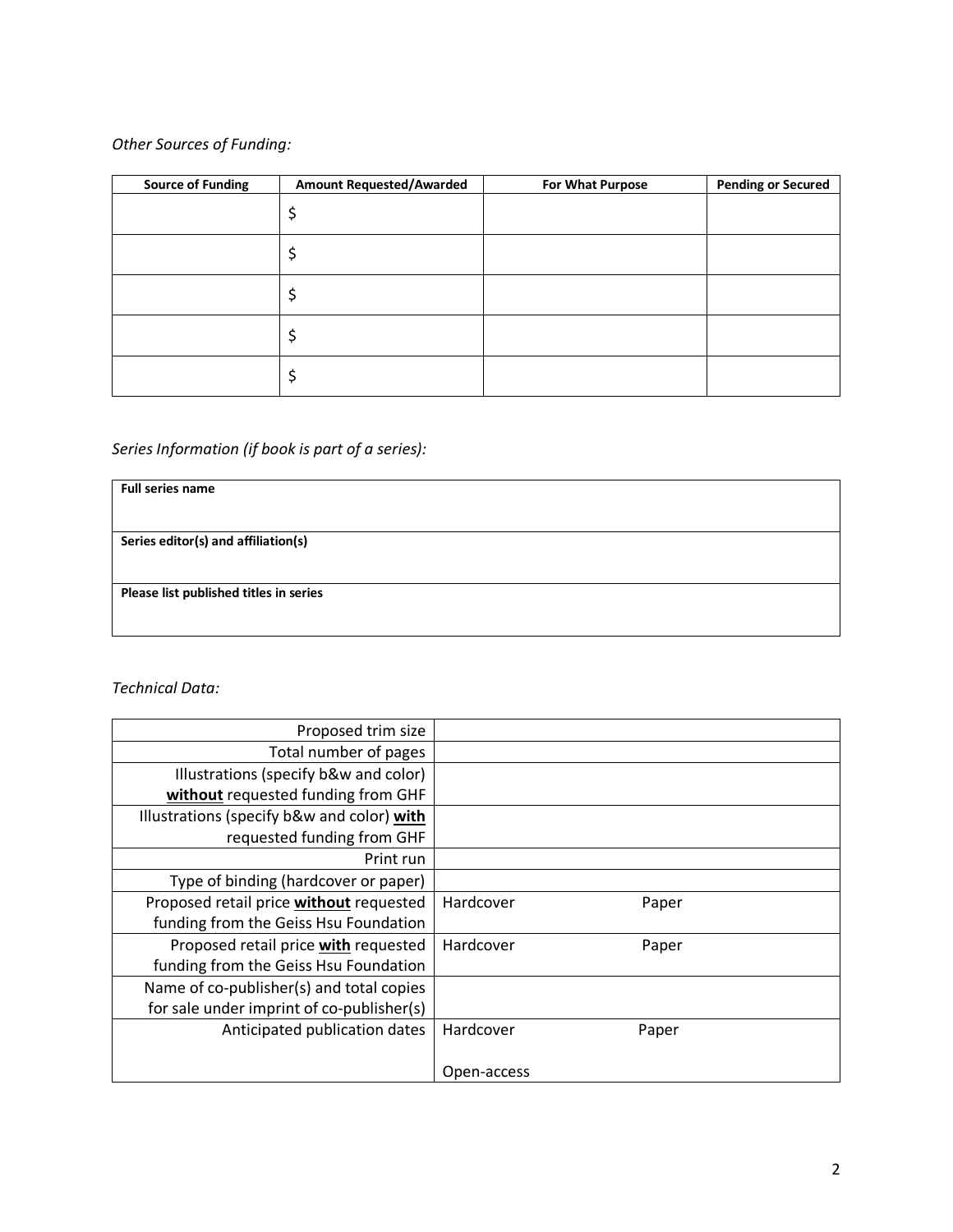| <b>PF</b>        | Private non-operating foundation (section 509(a))                                                                                                                                                                                                  |
|------------------|----------------------------------------------------------------------------------------------------------------------------------------------------------------------------------------------------------------------------------------------------|
| <b>POF</b>       | Private operating foundation (section 4942(j)(3)) other than an EOF                                                                                                                                                                                |
| <b>EOF</b>       | Exempt operating foundation (section 4940(d))                                                                                                                                                                                                      |
| <b>PC</b>        | Public charity described in section 509(a)(1) or (2)                                                                                                                                                                                               |
| GOV              | Domestic or foreign government (including Indian tribal governments) or instrumentality, or<br>international organization designated by Executive Order under 22 U.S.C. 288                                                                        |
| SO-DP            | Type I, or Type II, or Type III functionally integrated supporting organization if a disqualified<br>person of the private foundation controls the supporting organization or a supported<br>organization (sections $509(a)(d)$ and $4942(g)(4)$ ) |
| SO <sub>1</sub>  | Type I supporting organization (sections $509(a)(3)$ and $509(a)(3)(B)(i)$ other than an SO-DP                                                                                                                                                     |
| SO <sub>II</sub> | Type II supporting organization (sections 509(a)(3) and 509(a)(3)(B)(ii) other than an SO-DP                                                                                                                                                       |
| SO III FI        | Functionally integrated Type III supporting organization (sections $509(a)(3)$ , $509(a)(3)(B)(iii)$ ,<br>and 4943(f)(5)B)) other than an SO-DP                                                                                                    |
| SO III NFI       | Non-functionally integrated Type III supporting organization (sections 509(a)(3),<br>509(a)(3)(B)(iii), and 4943(f)(5)(B))                                                                                                                         |
| <b>TPS</b>       | Testing for public safety organization (section 509(a)(4))                                                                                                                                                                                         |
| <b>NC</b>        | Organization not otherwise classified                                                                                                                                                                                                              |
|                  | Individual person                                                                                                                                                                                                                                  |

*Please check the box that indicates your organization's designation as described by the IRS:* 

### *Please attach as an unlocked PDF the following items:*

- 1. The completed application form;
- 2. A publisher's letter of nomination that provides a summary of the proposed book's importance to Ming, Chinese, and/or Asian studies, the amount of money requested, and to what purpose an award would be used, particularly as it relates to visual enhancements such as maps and illustrations. Please be as specific as possible in describing how an award will benefit a publication (for instance, if it will allow for a lower purchase price, or for color illustrations rather than blackand-white). Please indicate if a portion of the award will be used to reimburse an author for out-ofpocket expenses associated with the costs of indexing, image rights, editing, or other fees, or, in the case of open-access publication, for estimated lost royalties;
- 3. An abstract, table of contents, and a sample section of 25–30 pages of the proposed book. Representative illustrations, if relevant, should also be submitted; if the publisher proposes to use the award to offset the cost of the creation of specialized charts, maps, or other images, these should be described;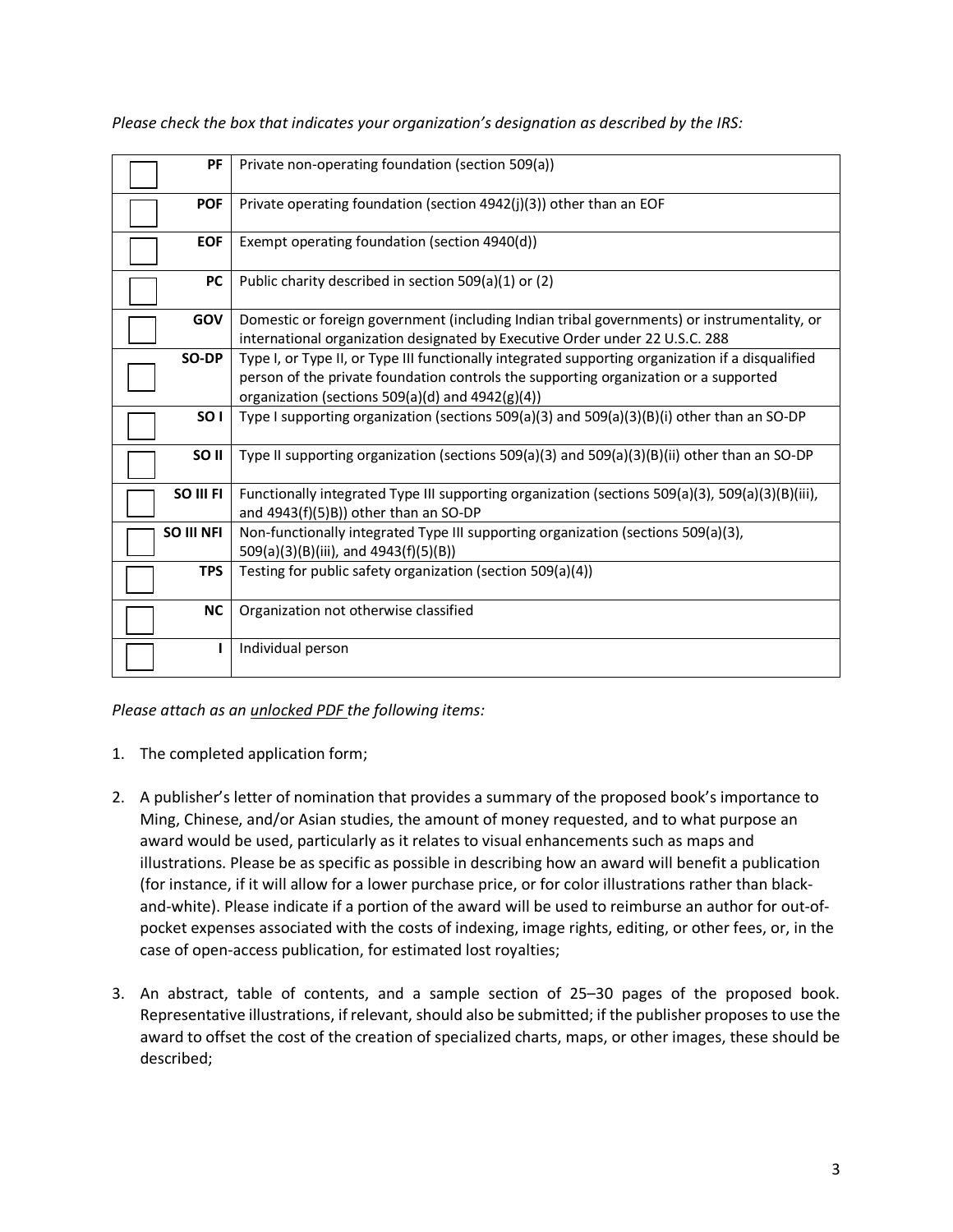- 4. Reader reports of the proposed book, as already submitted to the publisher. If available, please include the author's response to those reports;
- 5. For new translations of a work that has previously been translated, please provide a statement of why a new translation is needed, and in what ways the new publication will differ from previous translations;
- 6. A list of grants and awards that have already been received or are pending, if the number of awards and grants exceeds the space available in the application form.

**Note:** Should the Geiss Hsu Foundation award a subvention for this publication, the Foundation will require the publisher to acknowledge the Foundation by printing one of the following statements on the copyright page or the reverse of the title page, preferably accompanied by the Geiss Hsu Foundation's logo: "[Title of the book] was made possible in part by an award from the James P. Geiss and Margaret Y. Hsu Foundation" or "This publication was made possible in part by an award from the James P. Geiss and Margaret Y. Hsu Foundation." A similar statement is required for open-access publications. In addition, the publisher will provide five copies of the publication to the Foundation. An agreement stipulating the acknowledgement instructions, to be signed by a representative of the publisher, will be sent with an award letter.

#### **Application Checklist**

**Instructions:** Before sending your completed application to applications@geissfoundation.us, please check that you have attached as an unlocked PDF the following items:

- 1. A completed application form
- 2. A publisher's letter of nomination that:
	- a. Provides a summary of the proposed book's importance to Ming, Chinese, and/or Asian studies
	- - b. States the amount of money requested
		- c. Describes for what purpose the award will be used, particularly as it relates to visual enhancements such as maps and illustrations, and details how an award will benefit the publication, and if it will be used to reimburse an author for out-of-pocket fees
- 3. Abstract
- Table of contents
- Sample section of 25-30 pages of the proposed book
- 6. Representative illustrations (if applicable)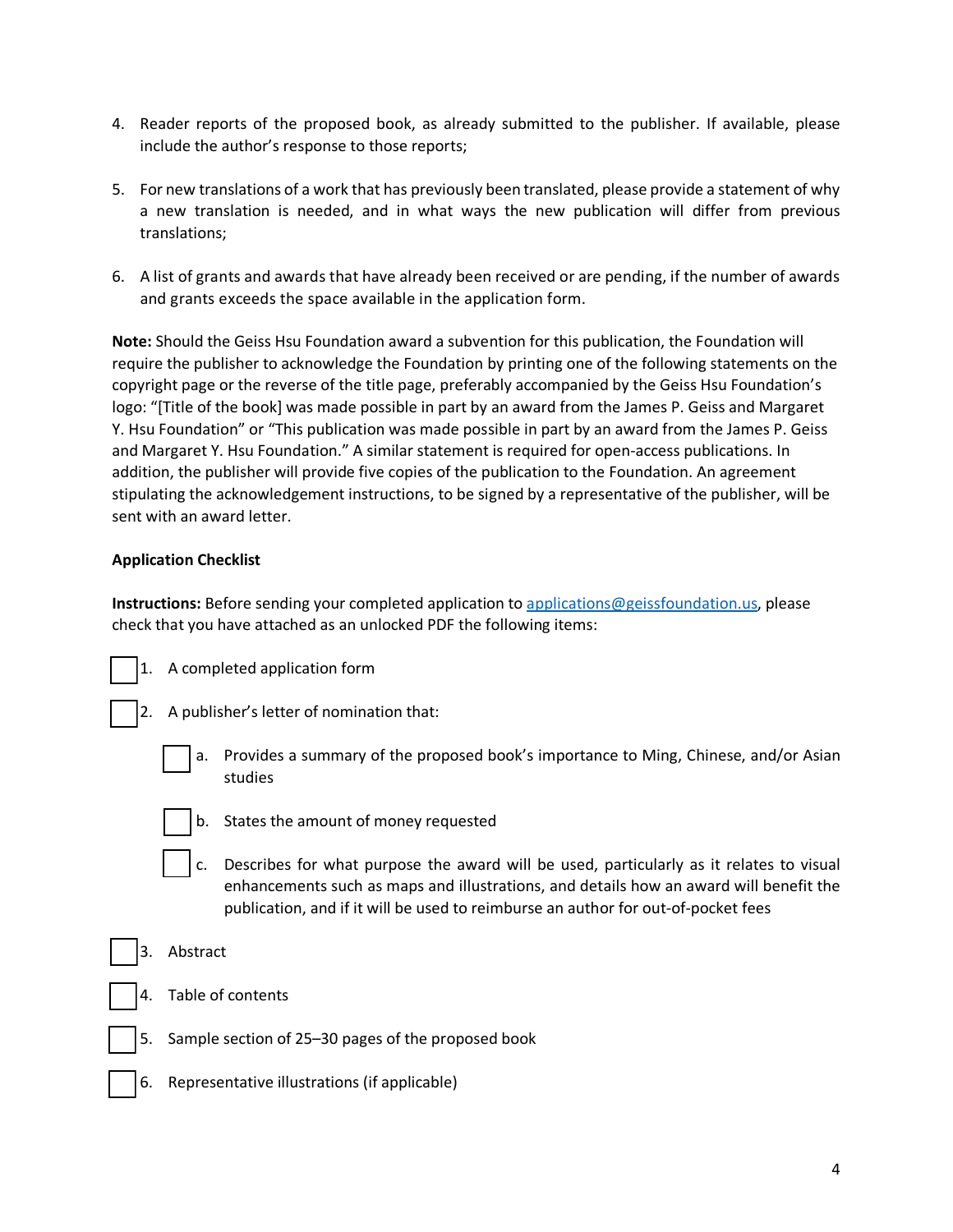- 7. Reader reports on the proposed book
	- 8. Author's response to the reader reports (if available)
	- $\vert$  9. For a translation of a work that has been previously translated, a statement of why a new translation is needed, and in what ways the new publication will differ from previous translations
- 10. A list of grants and awards, received and pending (if the number of awards and grants exceeds the space available in the application form)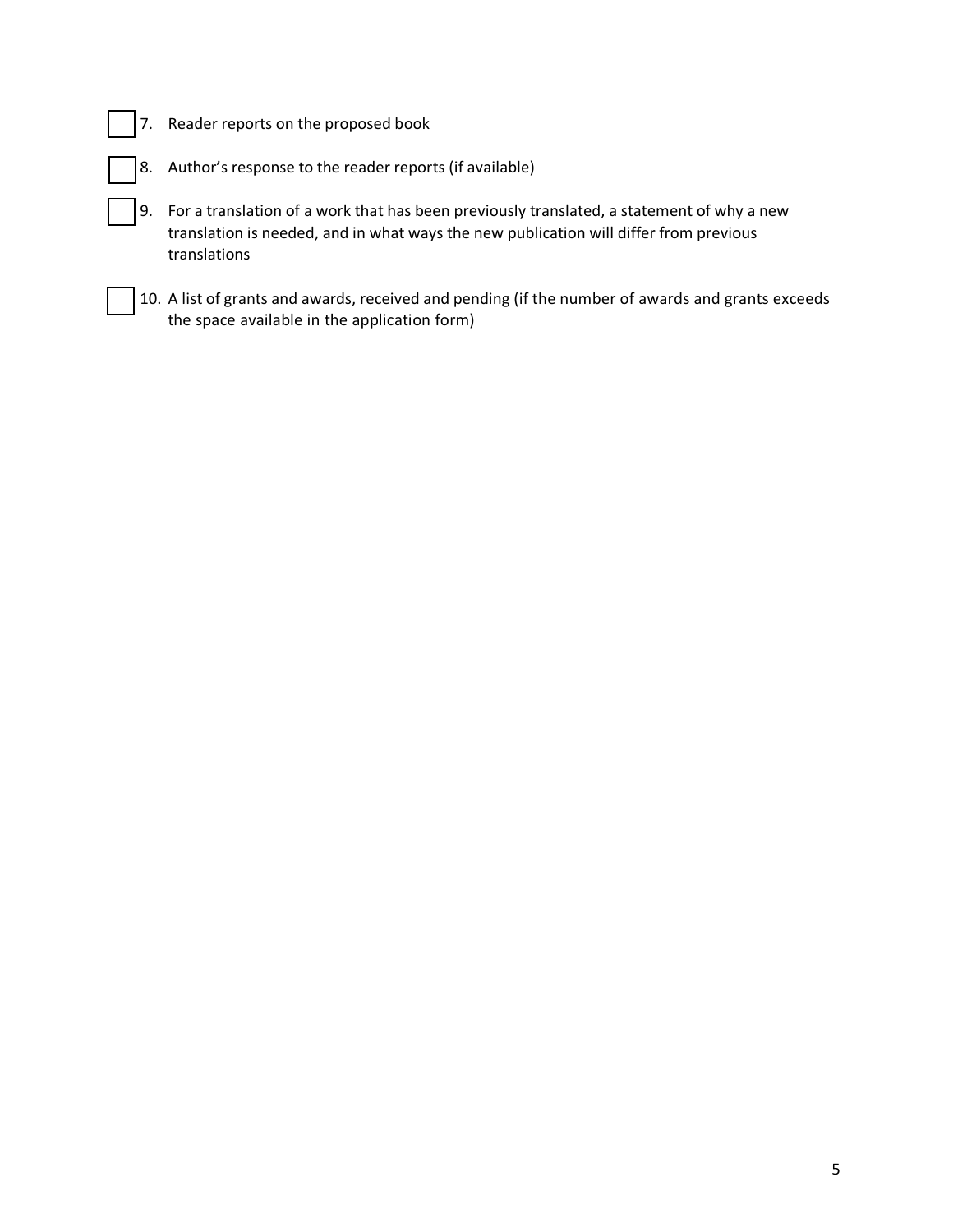



JAMES P. GEISS & MARGARET Y. HSU FOUNDATION

12 Roszel Road, Suite A104 | Princeton, New Jersey 08540

applications@geissfoundation.us www.geissfoundation.us